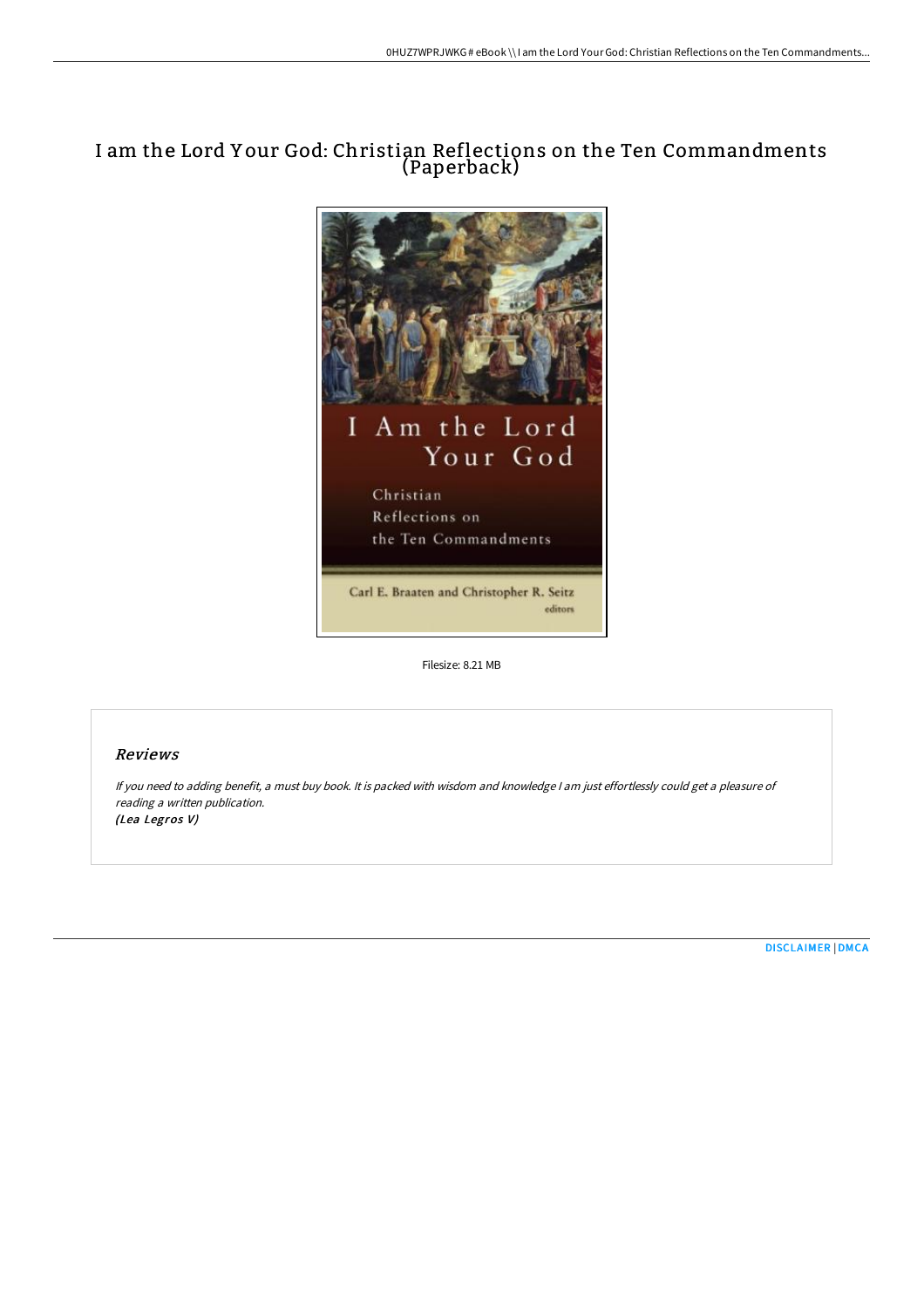## I AM THE LORD YOUR GOD: CHRISTIAN REFLECTIONS ON THE TEN COMMANDMENTS (PAPERBACK)



William B Eerdmans Publishing Co, United States, 2005. Paperback. Condition: New. Language: English . Brand New Book \*\*\*\*\* Print on Demand \*\*\*\*\*.I Am the Lord Your God explores anew the place of the Ten Commandments in contemporary civil society, their relation to natural moral law, their relevance for Christian instruction, and their pertinence to ethical issues such as abortion, killing, homosexuality, lying, greed, and the like. Written by an outstanding group of ethicists, theologians, and Bible scholars from various church traditions - Catholic, Orthodox, Anglican, Lutheran, Methodist - this timely work argues unequivocally for the divine authority and permanent validity of the Ten Commandments in both church and society. While including the Judge Roy Moore controversy in Alabama and other pertinent current issues in their discussion, the authors above all call the church to remain faithful to its heritage - ultimately to the Lord God - amid our postmodern culture at large. Contributors: Markus Bockmuehl Carl E. Braaten William T. Cavanaugh David Bentley Hart Reinhard Hutter Robert W. Jenson Gilbert Meilaender Thomas C. Oden Ephraim Radner R. R. Reno Christopher R. Seitz Philip Turner Bernd Wannenwetsch Robert Louis Wilken.

B Read I am the Lord Your God: Christian Reflections on the Ten [Commandments](http://digilib.live/i-am-the-lord-your-god-christian-reflections-on-.html) (Paperback) Online  $\rightarrow$ Download PDF I am the Lord Your God: Christian Reflections on the Ten [Commandments](http://digilib.live/i-am-the-lord-your-god-christian-reflections-on-.html) (Paperback)